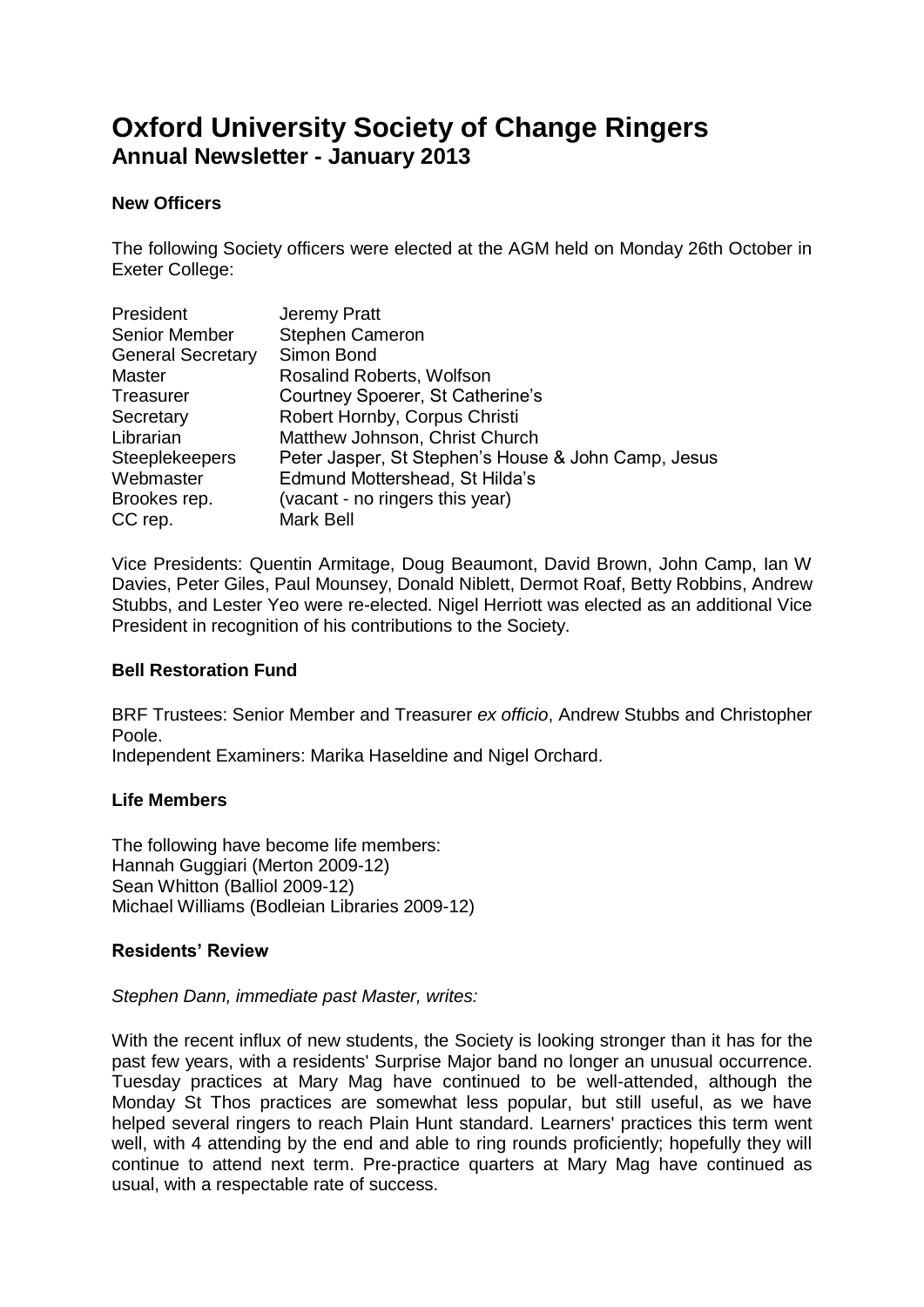Sadly, due to changed service times, Sunday morning quarters at St Thos have had to be suspended. Instead, we aim to ring for half an hour after the service before going on to Mary Mag. Fortnightly ringing at New College has continued, despite occasional poor attendance, and service ringing at St Ebbe's has restarted in the last term.

The traditional 12-bell practices have continued, with the support of the Oxford Society and other past members. One was at Christ Church and the other at Reading; the third didn't happen due to a lack of enthusiasm around exam time.

As usual, we went on a number of outings this year. The joint outing was organised by the CUG to St Albans; although OUS attendance was rather poor, it was still an enjoyable day. Instead of the traditional summer outing, we went on a short cycle outing to see the bells of SMV in the workshop at Appleton, masterminded by Simon Bond. We were also invited to join the UL on their outing to Reading at the end of the term. The Freshers' Outing was organised by Edmund Mottershead, who took us south-east of Oxford. Although there were some problems with the bus timetable, we were pleased to see freshers attending.

The Society's annual dinner was held at Harris Manchester College and was an excellent occasion, as usual. Unfortunately, the annual tour didn't happen this year, but a one-day event in London was well attended.

At the SUA in Bristol, we entered teams in both competitions and managed to beat the Cambridge scratch band in the 8-bell. Congratulations to everyone who rang.

Finally, I would like to thank the outgoing committee, as well as everyone who organised or attended events over the last year.

#### **President's Notes**

2012 was certainly an eventful year, not only at national level with the Diamond Jubilee and the London Olympics and Paralympics, but also on the "domestic" OUS front. The Annual Dinner was yet again a most successful event, with Harris Manchester looking after us exceptionally well despite David Woodfine no longer being present to oversee matters, and we look forward to returning there for the 2013 Dinner. It was sad that organisational difficulties caused the cancellation of the Annual Tour, but I am most grateful to Martin Cansdale for stepping in and organising a splendid day out in London on Easter Monday, which was very well attended and much enjoyed by all.

The resident society has been somewhat low in numbers, but has maintained enthusiasm, helped by older members resident in and around Oxford and our friends in the OS. The intake of freshers into the Society in Michaelmas 2012 was better that in the previous couple of years and this bodes well for the coming years. Particular congratulations are due to Matthew Johnson, Robert Hornby and Courtney Spoerer who rang a handbell peal of Plain Bob Minor, being the first peal for each of them, and is believed to be the first peal for the Society rung entirely by freshers.

At the start of 2012, two of the Society's regular Sunday service ringing towers, St Ebbe's and SMV, were out of action. A conversation with the Rector of St Ebbe's at the Dinner led to meetings with the new Church Manager, and, following a further inspection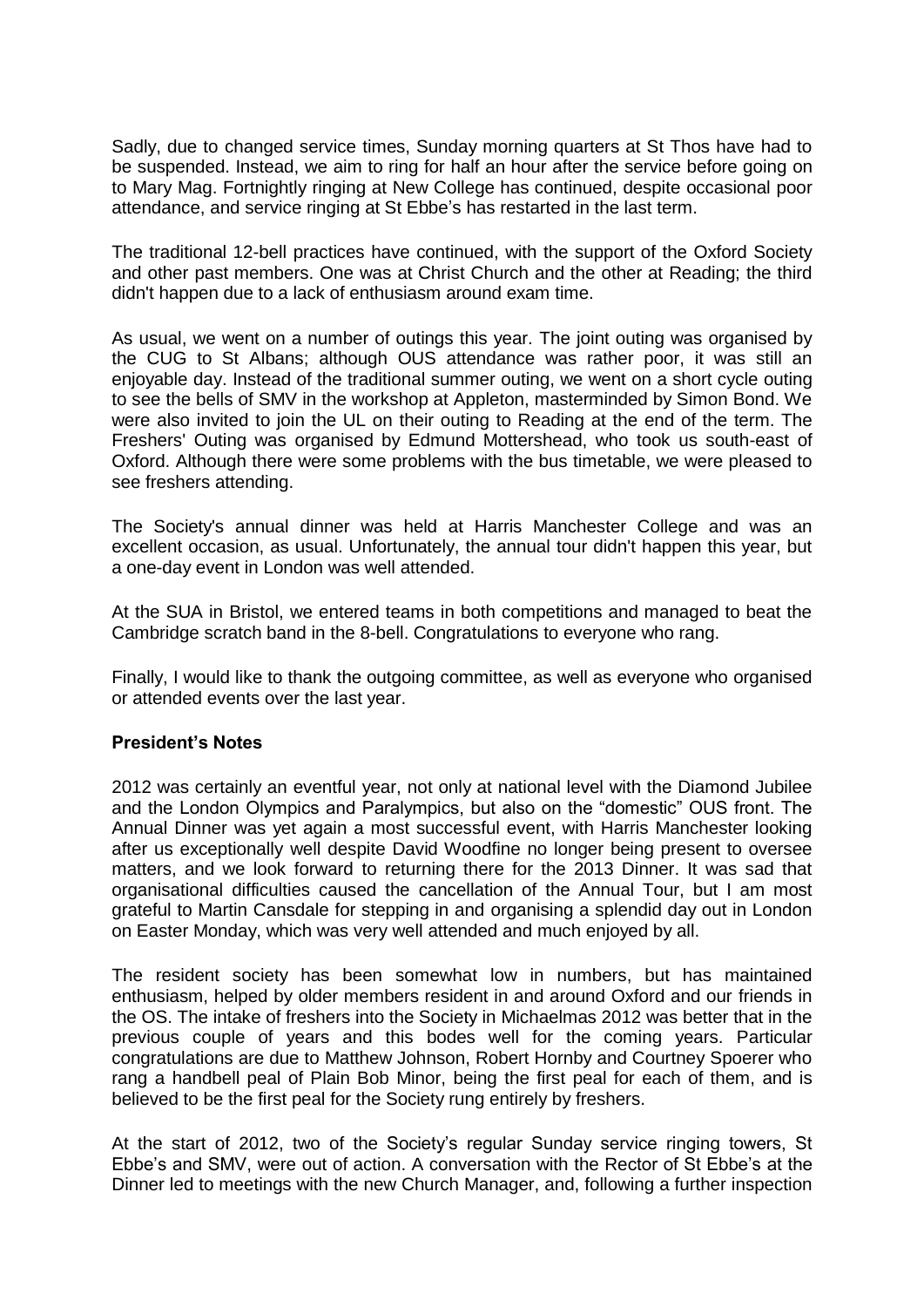by Whites, ringing for both the Diamond Jubilee and the Olympics and the restoration of regular Sunday Service ringing in Michaelmas Term. Our thanks are due to Simon Bond for rebuilding relationships with the church authorities there and getting the bells ringing again. It is hoped that necessary work on the bells will be carried out in the foreseeable future.

SMV had been out of action for a number of years following the discovery of a cracked gudgeon on the fourth. The major restoration of the Church provided the opportunity to open up the possibility of restoring the bells, and it appeared that only the lack of funding available prevented the necessary work being carried out. As members will be aware, the OUS, jointly with the OS, agreed to raise the necessary funds. The appeal was launched in Michaelmas term 2011, and by the time of the Annual Dinner in February 2012, all the required £30,000 had been raised. This was a magnificent achievement, and is in no small part due to the generosity of members of the OUS, for which I am most grateful. The work on the bells is now complete, and it was splendid to hear those majestic bells ring out again across Radcliffe Square at the "try-out" just before Christmas. There is still work to be done inside the tower, not least the completion of the restoration of the clock and the weight case, and as a result, at present the bells are very loud in the Ringing Room. It is hoped that this work will be completed in early 2013, and in time for the rededication which is scheduled for Sunday February 3rd. The Vicar has agreed to the resumption of regular Sunday Service ringing on alternate Sundays (as in the past). He has also agreed that there can be open ringing on Dinner Day to enable members to have a ring on the restored bells. I look forward to seeing many of you at the 2013 Dinner and on the 2013 Tour which Nigel Herriott is kindly organising in the Romsey area.

*Jeremy Pratt*

# **2012 Peal Ringing**

The Society rang only six peals in 2012, in part through the continued lack of demand for peals from the resident ringers. Those scored started with the dinner day peal, a splendid new Mark Davies method and composition ably conducted by Paul Mounsey. Other peals during the year included first of 8-spliced for Stephen Dann, first as conductor for Nick Hartley and first in more than one method for Alex Dicks. The Society also rang a peal of Stedman Caters in memory of Clive Holloway.

Perhaps the highlight of the OUS peal ringing year came in the last couple of weeks. When the Society gained three capable handbell ringing freshers this year, (none of whom had previously rung a peal) the General Secretary set them the challenge of ringing a peal during their first year. They achieved this at the second attempt and deserve many congratulations. We look forward to many more impressive performances from the trio.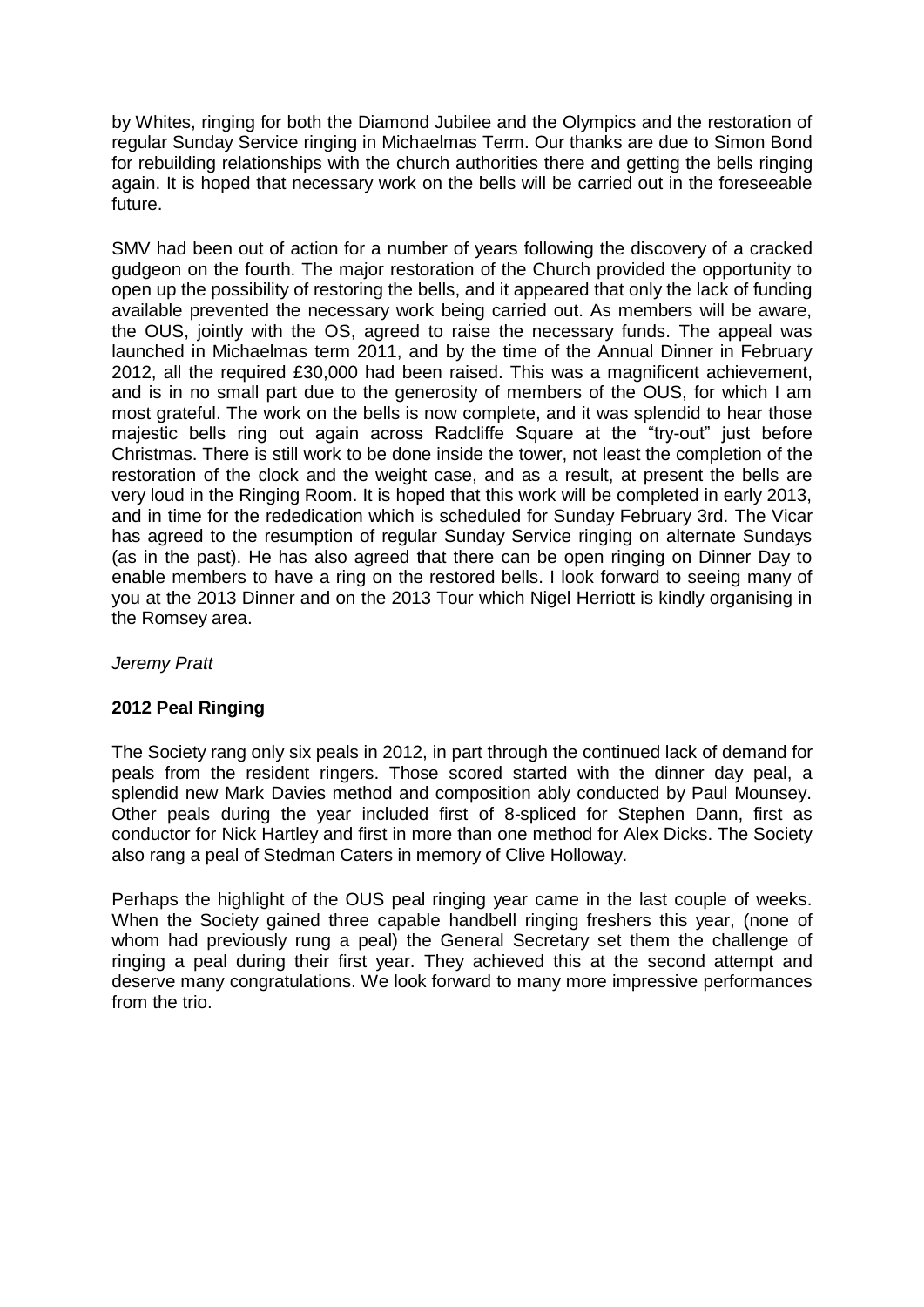**Oxford University Society Dunstable**, Bedfordshire Chew's House, 77 High Street South Thursday, 13 December 2012 in 1h56m (12F) **5040 Plain Bob Minor** 1–2 Matthew R Johnson 3–4 Robert J Hornby 5–6 Courtney J Spoerer (C) First peal for all. Thought to be the first peal for the society rung entirely by freshers, and the first entirely by first time peal ringers.

#### **2013 Annual Dinner**

The 2013 OUSCR Annual Dinner will take place on Saturday 2nd of February, at 7.00 for 7.30pm. It will once again take place at Harris Manchester College. The guest speaker will be David Pipe, Master of the Society of Cambridge Youths. Alex Byrne will propose the toast to the Guests, and Rosalind Roberts will reply to David's toast to the Society.

Tickets are now on sale for £56 to include a white wine reception, wine and port.

## *Menu*

Roulade of Salmon and Smoked Salmon with Chive Butter Sauce (V) Spinach and Ricotta Roulade with Tomato and Basil -/-/-/-/-/-/-/- Supreme of Guinea Fowl with Sage, Parma Ham and Marsala Wine Sauce (V) Celeriac and Fennel Tart with Cep Cream -/-/-/-/-/-/-/- Grilled Fruit with Passion Fruit Sabayon and Almond Wafers -/-/-/-/-/-/-/- Cheeseboard with Port -/-/-/-/-/-/-/- Coffee and Chocolates

Pre-dinner drinking on Friday evening will return to the Cape of Good Hope on the Plain. General ringing and peal attempts will take place during the day on Saturday and coffee will be available at the Royal Blenheim on Sunday morning. To book tickets, please send a cheque payable to "OUSCR Dinner Committee" to: Rosalind Roberts, Wolfson College, Linton Road, Oxford, OX2 6UD enclosing a SAE, details of any dietary requirements, and seating preferences. The closing date for tickets is 19th January.

**2013 Tour** - April 1st 2013 to April 4th 2013

The 2013 Tour will be based in Romsey in Hampshire which is a pleasant market town with a good selection of pubs and restaurants, including three good curry shops. There is a variety of other eating establishments including pizza places, Italian, French, Chinese, Thai and an excellent fish and chip shop. I hope that it will prove to be a good base for a tour.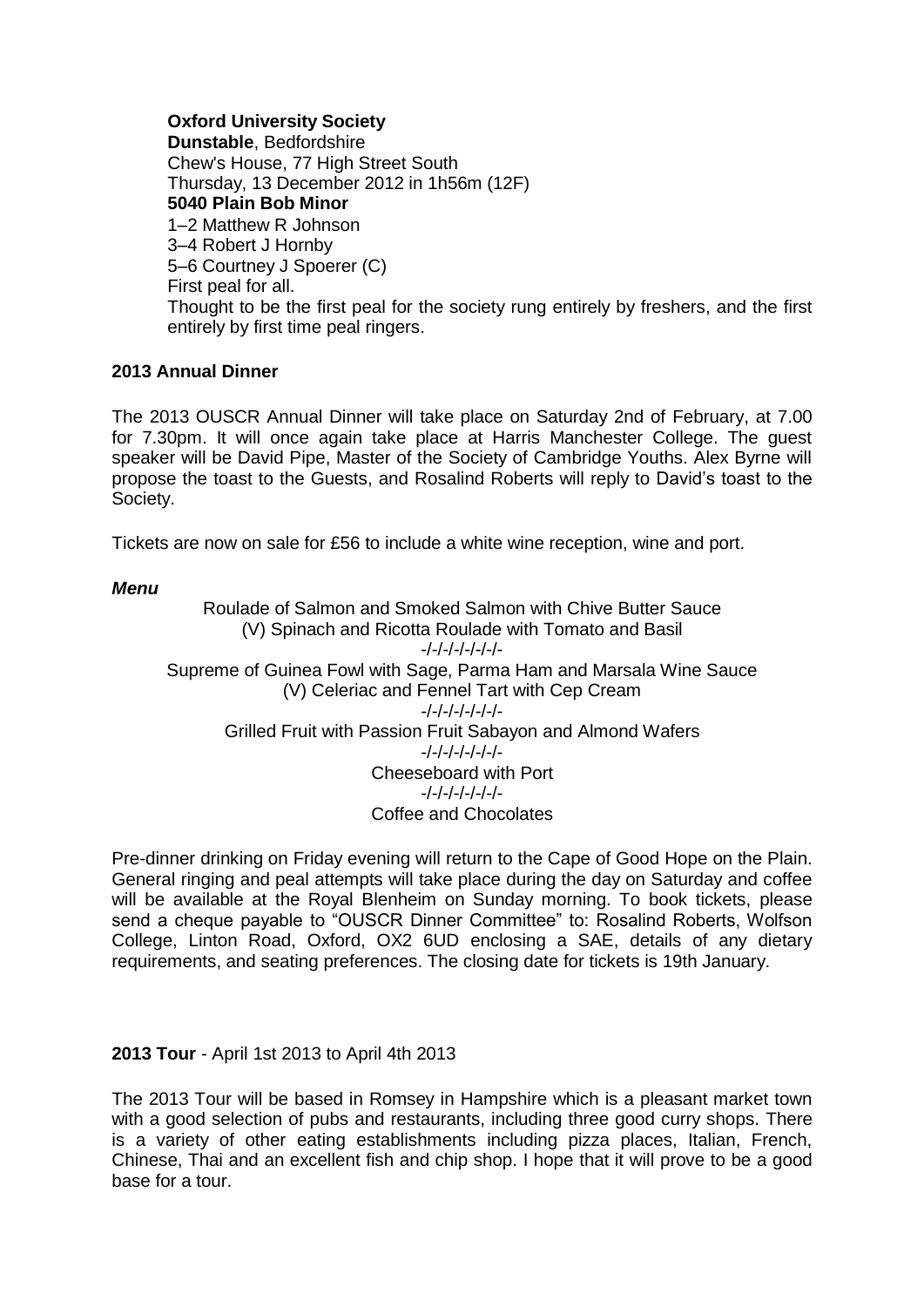I am planning visits to the 12s at Hursley, Portsmouth Cathedral and Bitterne Park; 10s at Bishopstoke, Southampton, East Meon and the private ring at Awbridge. I am also hoping that we will be able to ring at some fine 8s including the excellent Taylor 8s at Portsea, Curdridge and Sherfield English. We will, of course, also ring at Romsey's fine Abbey which dominates the town. The programme is still under development and I hope to be able to announce details before the Dinner in February.

For those who have not been on a tour before, it is held during the week after Easter. We travel between towers by coach which allows us to enjoy a few beers at lunchtime (and at other times too, for those that are so inclined). The coach outings are on the four days, Monday to Thursday but you can come for as much or as little as you wish. Hardened tourists arrive on Easter Sunday and depart on Friday morning, but others will come for a couple of nights.

Romsey does not have a single reasonably priced hotel that can take everyone so the accommodation is split over several establishments but all are on, or are just off, the town square. No-one will need to walk for more than 5 minutes to travel between hotel, pub and curry shop. Here are the details of the accommodation:

| <b>Hotel</b>       | <b>Single</b> | Twin/<br><b>Double</b> | <b>Herriott Rating</b>                                                                                                                                                                                 | <b>Other Comments</b>                                                                                                                                           |
|--------------------|---------------|------------------------|--------------------------------------------------------------------------------------------------------------------------------------------------------------------------------------------------------|-----------------------------------------------------------------------------------------------------------------------------------------------------------------|
| <b>Berties</b>     | £55           | £75                    | Pleasant small hotel and<br>restaurant with simple, clean<br>decoration. All en-suite.<br>Herriott recommended.                                                                                        | 2 of the rooms (1 single, 1<br>double) are behind a single<br>outer door and share a<br>bathroom. The pair is priced<br>at £100.<br>Some car parking available. |
| <b>White Horse</b> | £85           | £115                   | Romsey's premier hotel. An<br>excellent 4 star hotel with<br>bar that sells (pricey) real ale<br>(Flack's Double Drop). Some<br>parking.<br>For the discerning OUS<br>member.                          | Some car parking available.                                                                                                                                     |
| Abbey Hotel        | £45           | £80                    | Slightly dated, but<br>reasonable accommodation<br>in a pub with reasonable real<br>ale. All en-suite.<br>Not as clean and<br>comfortable as Berties. OK<br>for those that prefer to stay<br>in a pub. | Some car parking available.                                                                                                                                     |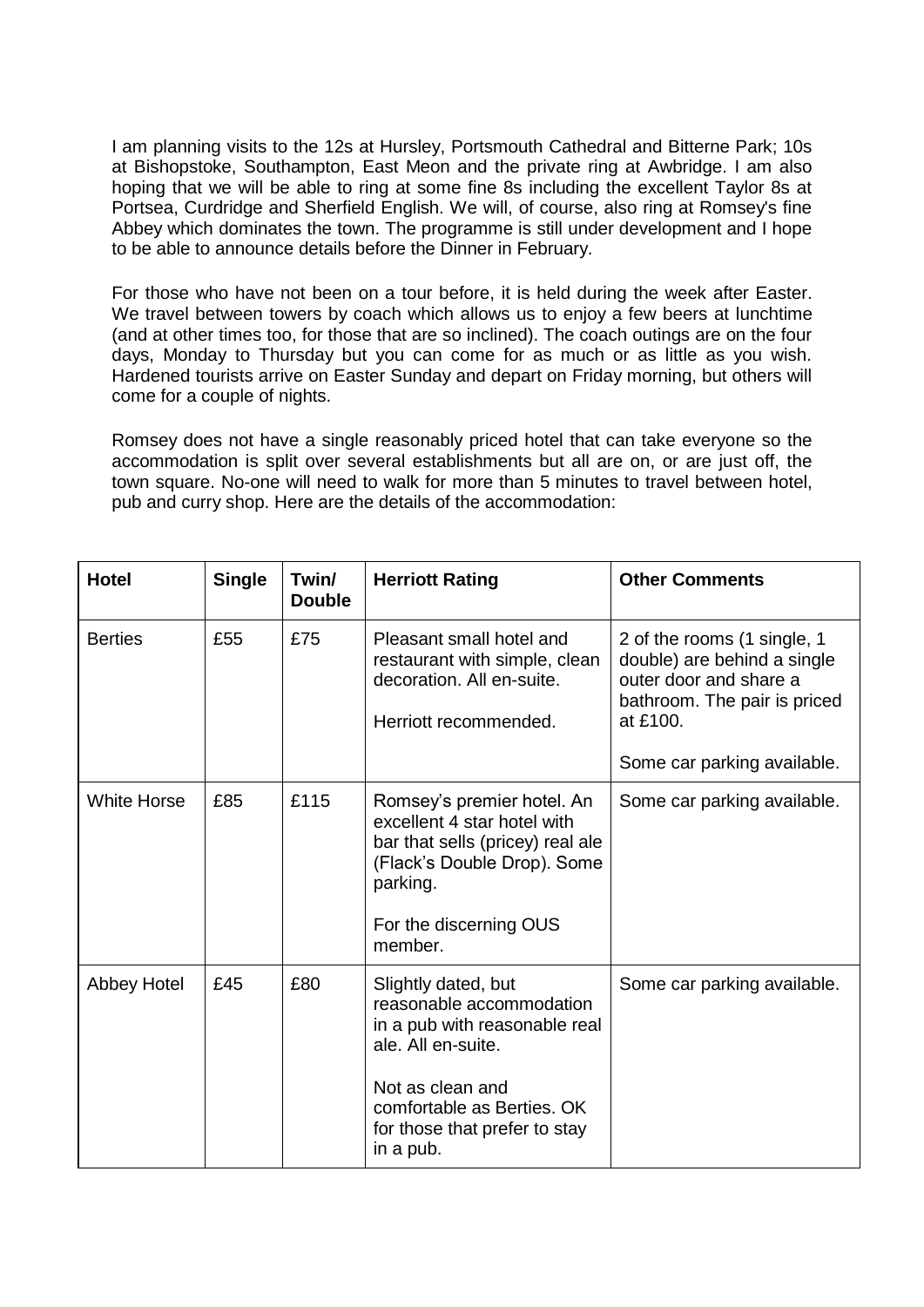| <b>Hotel</b>                   | <b>Single</b>          | Twin/<br><b>Double</b> | <b>Herriott Rating</b>                                                                                                                                                                                          | <b>Other Comments</b>                                                                                |
|--------------------------------|------------------------|------------------------|-----------------------------------------------------------------------------------------------------------------------------------------------------------------------------------------------------------------|------------------------------------------------------------------------------------------------------|
| The Star Inn                   | £45                    | £60                    | Rooms are a little more<br>downmarket than the Abbey<br>but the beer is good!<br>Doubles are not en-suite.                                                                                                      |                                                                                                      |
| Dr Peter<br>Scouting<br>Centre | £15<br>(hall<br>floor) |                        | New scout centre opened in<br>2011. Good facilities<br>including showers and a<br>kitchen with kettle, toaster<br>and microwave.<br>Accommodation consists of<br>a large hall (bring your own<br>sleeping bag). | Less than 10 minutes walk<br>from the centre of Romsey.<br>No alcohol is allowed at the<br>Centre!!! |

Most of the hotels have car parking, but it is generally limited. Otherwise you will have to park in a public car park at £4.10 a day at the two Long Stay car parks close to the town centre (free on Sundays and Bank Holidays). You can also travel by rail as Romsey has a railway station which is less than 10 minutes walk from the town centre.

If you live within reasonable distance of Hampshire, you don't have to come on the tour and stay in a hotel. You would be most welcome just to come for the day (or for more than one, if you wish). You can either do this with your own transport or it may be possible to pick you up at a railway station along the route on the day – please contact me if you are interested in doing this and we will see what we can work out.

If you would like to come on the tour and to book accommodation, please email me at nigel@herriott.net with your requirements. I will put details on www.herriott.net/oustour as the arrangements progress. I look forward to seeing many of you next year.

#### *Nigel Herriott*

#### **Members' News**

Only one item of news was sent to me for the newsletter.

**Nigel Orchard** married Alison Yearsley on 4th August at St Thomas's, Salisbury. She is a bellringer and shares his interests in motorcycles and old vehicles. She attended part of the 2011 OUS tour. They were delighted to welcome many ringing friends to the wedding and reception.

# **Obituaries**

**Margaret (Robin) Woolley** died on 5th February 2012, aged 88, after a short illness.

Known to most ringers as Robin, she was born Margaret Telford in St Helen's in Lancashire. Her early years were spent in Widnes, and when she was six her father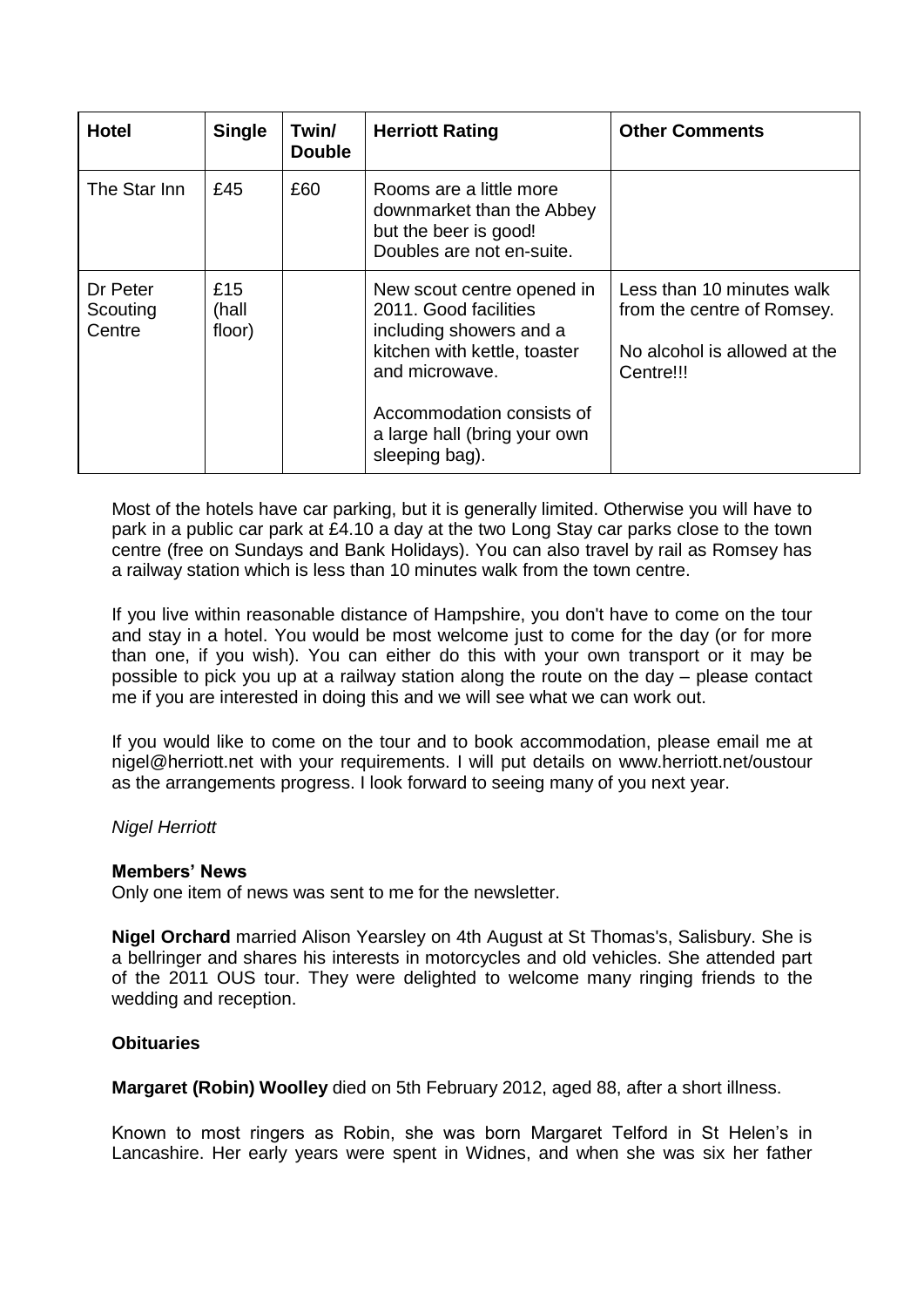retired and the family moved to Keswick in the Lake District. She developed early a great love of books, and enjoyed hill and mountain walking and cycling immense distances.

There were no ringers in the family, but as a schoolgirl she was enthralled by Dorothy Sayers's detective story about bells, The Nine Tailors. She sought out the ringers at Crosthwaite Church and asked to learn bellringing and was taught to ring by Tyson Hogarth.

She went to Oxford where she read Classics and rang handbells until the ban on church bells was lifted in 1943, and then rang those too. There were so many Margarets in her college that she needed a nickname and so came to be known as Robin. She took a teaching post in Spalding, and in 1945 she went on a combined Oxford and Cambridge ringing tour based in Canterbury. There she met Chris Woolley who was some years older than her and a ringer of distinction. They were married at Crosthwaite in 1948 when Robin, rather unusually for a bride, made a speech at the reception. They moved to Bushey where Chris already taught at the Royal Masonic Junior School.

When her daughters Sara and Amanda were at primary school she went back to teaching, but when her husband retired in 1970 she retired too, and that was the start of what she said recently were twenty really happy years. Chris and Robin went to Australia and New Zealand made many lasting friends through ringing there, as well as travelling and ringing throughout this country. It was a pleasure to them that Sara and her husband Russ and grandsons Peter and Matthew lived near them.

After Robin was widowed in 1991, she kept up with family and friends, travelling alone to Australia and New Zealand, returning to Keswick frequently and staying often with Amanda in London, where she continued for several years, as she had done with Chris, to ring at St Clement Danes in the Strand each month.

She was an active member of St Peter's, Bushey Heath and St James, Bushey. From the time she was widowed she became involved with the 43ers association and attended most of their annual outings for the last twenty years.

Robin rang 84 peals, 52 on handbells. Her first peal was Plain Bob Major on handbells on 27th November 1942 for the Oxford University Society. John Spice had taught her to ring handbells 'by the places', first learning the cross section places, and then the places in each section in turn. She rang 21 peals for the OUS. Her first tower bell peal was her twelfth peal, the first of Major for the OUS on tower bells.

Robin was primarily a handbell ringer, although she rang up to Stedman Cinques on tower bells. Perhaps the peak of her achievements was with the top handbell band of the time, led by Harold Cashmore, with whom she rang up to 8-Spliced Surprise Major, and peals of London and Bristol Major. They were the only band in the country at the time ringing peals at this level. She was the first woman to ring a peal of Bristol on handbells.

Rigorously honest and decent, kind, thoughtful and unshowy, she was surrounded all her life by books and newspapers. With her immense knowledge and wit, she was a lovely companion, right up until the end.

*Adapted from the* Ringing World *obituary by Amanda Woolley and Sara Coward*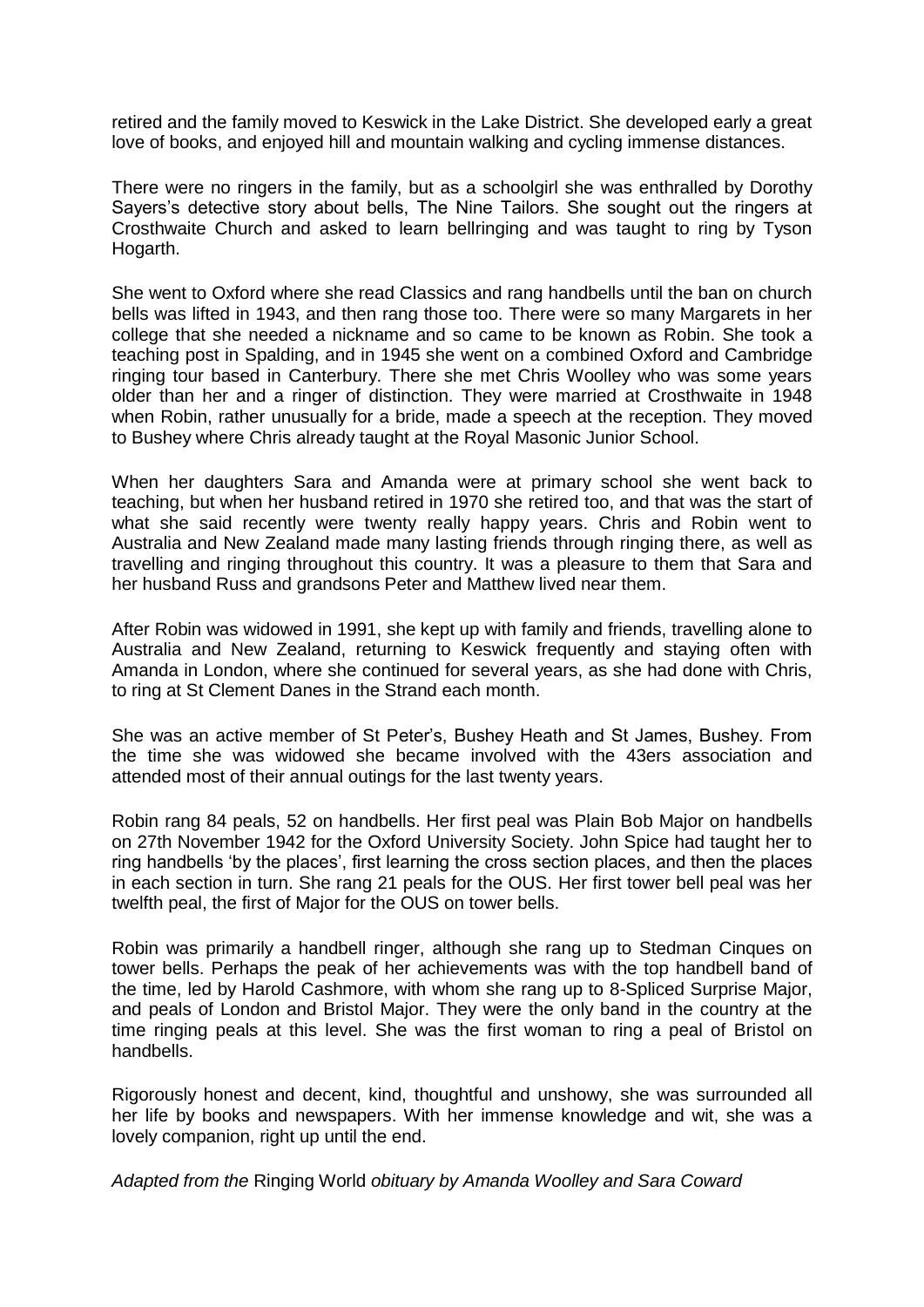## **G. Robert Mordaunt (Bob)** 4th June 1943 – 23rd April 2012

Bob was born in June 1943 in Liverpool. He attended the Liverpool Institute (with George Harrison). He came to Oriel, as a scholar, in 1961 and remained for a DPhil.. His mathematical research involved the use of computers, at a time when computer science was still in its early stages.

Bob learned to ring with the OUS. He was taught to handle a bell at New College by John Camp and thereafter made rapid progress. He met his future wife, Elaine, who was training as an occupational therapist at what was then Dorset House, and who rang regularly with the OUS. They were married in August 1966 at St Helen's, Abingdon by the vicar, who was Elaine's father. Bob and Elaine subsequently had three daughters.

Oriel in Bob's day was a rowing powerhouse, and he had rowed in one of the college's lesser eights. He came to love the sport and the social atmosphere that went with it. He always felt in his element at Henley. "I can see Bob now" said Elaine's cousin, Richard Thomson, at his funeral, "white-trousers, the gold-buttons on his blazer shining from atop an excellent lunch, and an essential pint of Pimm's in his hand, radiating bonhomie. Later he became a member of Leander, hugely enjoying annual Henley Week".

In 1967, he joined a firm that would become Scicon. In 1979, he moved to Logica. He and Elaine lived and worked in Switzerland for two years in the early 1970s, and then Tehran for a year. At different times Bob worked in Australia, Brussels, Malaysia, Hong Kong and the Netherlands. Bob did not suffer fools gladly; indeed, in certain moods he didn't suffer highly intelligent people gladly either. He was generous. He made donations to help bright students from less privileged backgrounds attend Oriel. He paid for two bells to be re-cast and re-hung at St Helen's, Abingdon, in memory of his father-in-law John and mother-in-law Patricia.

Bob Mordaunt was big: physically imposing, with a notable appetite for the pleasures of the table and the bar; socially assertive; intellectually confident. Parkinson's Disease was diagnosed in the mid-1990s. Typically, Bob met it with practicality and intellectual curiosity. His Parkinson's group became another club for a time. Despite the physical problems that Parkinson's brought, Bob fought hard to keep his brain alert. He spent his last few years in a care home. Latterly, he had to use a wheel-chair. Sadly, the last occasions when he was seen at gatherings which included a large number of OUS members were at other people's funerals or memorial services (Roger Heyworth's, Stephen Ivin's and Frank White's).

Bob was a competent ringer, though he had rung seldom in recent years. He rang 55 peals (20 with the OUS), the last in 1978. He was a member of the ASCY.

*John Camp (with extensive acknowledgements to Richard Thomson's funeral eulogy)*

#### **Revd Dr Stephen Nicholson** 1965-2012

Stephen joined the OUS while he was training for Ordination at St Stephen's House in 1998 - 2000. He rang three peals with the Society during this time.

Stephen was from Lanchester, Co Durham. He studied Theology in Cambridge, then a